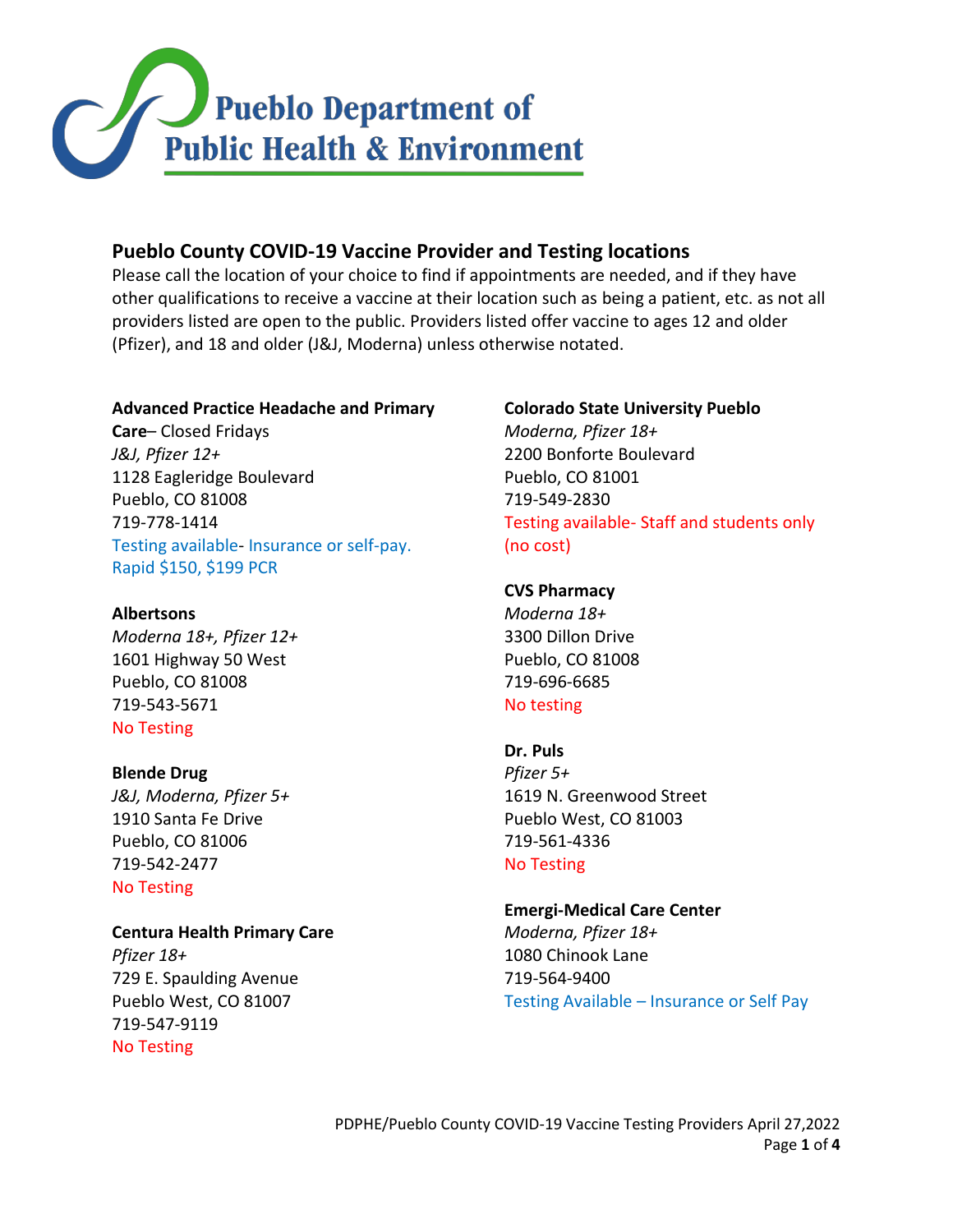

**Family Care Specialists** *Moderna 18+* 201 Lamkin Street Pueblo, CO 81003 719-543-6633 Testing Available – Patients only

## **Generations Primary Care**

*Pfizer 18+* 44 E. Spaulding Avenue, Building 2, Suite 3 Pueblo West, CO 81007 719-281-1605 Testing Available – Patients Only

## **Genoa Healthcare**

*Moderna 18+* 1304 Chinook Lane Pueblo, CO 81001 719-296-6937 No testing available (In person) – At home tests, no cost.

#### **JB Pharmacy**

*J&J, Moderna, Pfizer 18+* 915 W. Northern Avenue, #3195 Pueblo, CO 81004 719-545-1811 Testing available – Rapid \$40 Walk-Ins Tuesdays and Thursdays

## **Kaiser Permanente**

*Moderna, Pfizer 5+* 3670 Parker Boulevard, #200 Pueblo, CO 81008 844-951-1932 No testing

**Kaiser Permanente** *Pfizer 5+* 2625 W. Pueblo Boulevard Pueblo, CO 81004 844-951-1932 No testing

#### **King Soopers Pharmacy**

*Pfizer 5+* 3050 W. Northern Avenue Pueblo, CO 81005 719-564-0491 No testing

#### **King Soopers Pharmacy**

*Moderna 18+* 102 W. 29th Street Pueblo, CO 81008 719-544-0870 No Testing

#### **Mesa Pharmacy**

*J&J, Moderna 18+* 25140 US-50 Business Pueblo, CO 81006 719-544-1371 No Testing

#### **Parkview Health System**

*J&J, Moderna, Pfizer*  400 W. 16th Street Pueblo, CO 81003 719-584-4000 Testing Available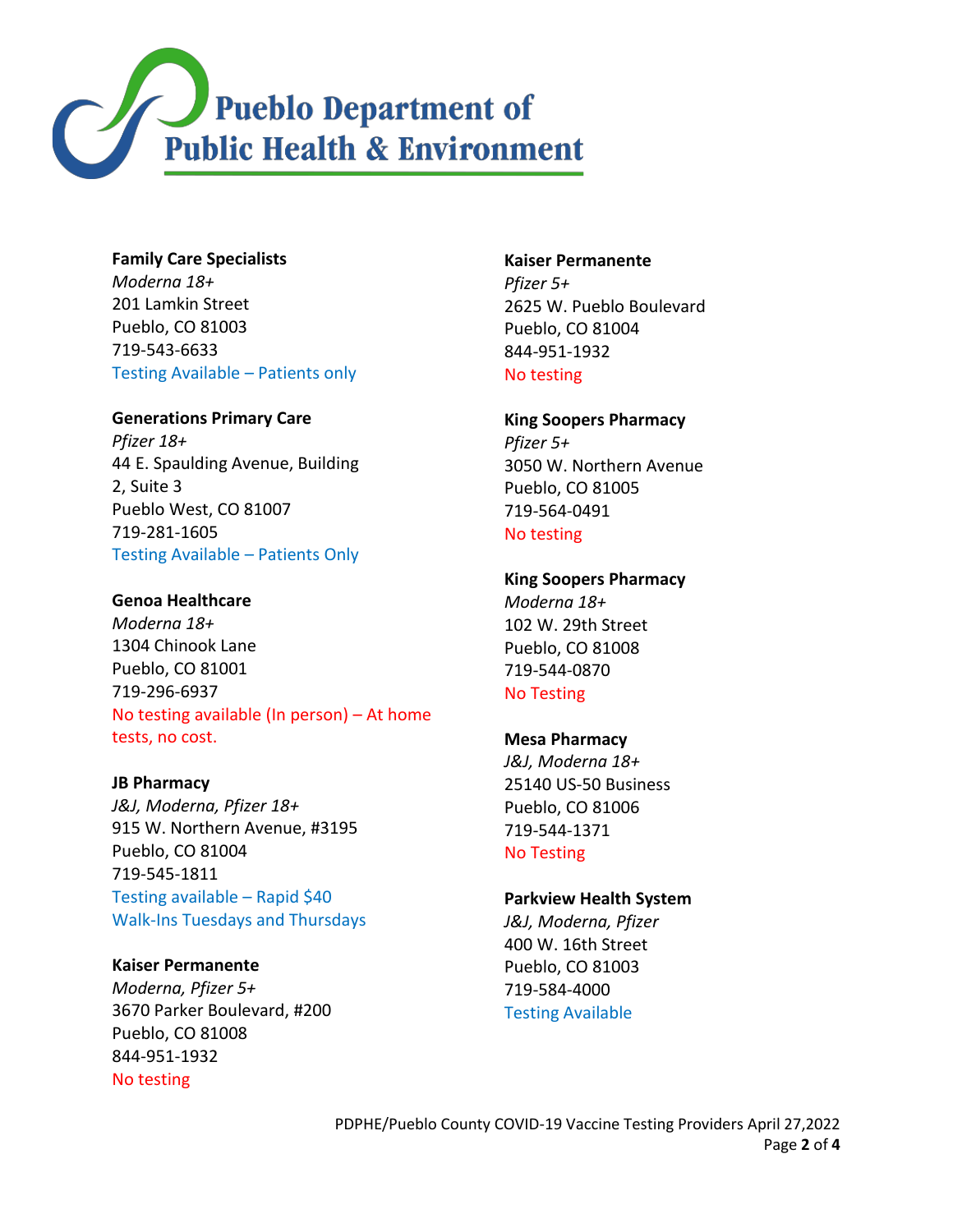

#### **Pueblo Community Health Center**

*Moderna 18+, Pfizer 5+* 300 Colorado Avenue Pueblo, CO 81004 719-543-8711 No Testing

#### **Pueblo Community Health Center**

*Moderna 18+, Pfizer 5+* 1302 E. 5th Street Pueblo, CO 81004 719-543-8711 No Testing

**Pueblo Department of Public Health and Environment** *Pfizer 5-11 ONLY* 101 W. 9th Street Pueblo, CO 81003 719-583-4380 No Testing

**Rocky Mountain Sports and Family Medicine** *Pfizer 16+* 4112 Outlook Boulevard, #303 Pueblo, CO 81008 719-557-8600 Testing available - Patients Only

**Safeway**  *Pfizer 5+*  1231 S. Prairie Avenue Pueblo, CO 81005 719-561-4407 Testing available- Rapid only

#### **Safeway**

*Pfizer 18+* 1017 N. Market Place Pueblo West, CO 81007 719-547-2913 No Testing

**Sam's Club**

*Moderna 18+* 412 Eagleridge Boulevard Pueblo, CO 81008 719-584-3028 No Testing

#### **Small World Pediatrics**

*No vaccine available* 332 S Orchard Springs Dr. Pueblo West, CO 81007 719-253-7640 Testing for patients only

## **Southern Colorado Family**

**Medicine** *Pfizer 5+* 902 Lakeview Avenue Pueblo, CO 81004 719-557-5855 Testing available – Patients only w/symptoms

## **Steel City Pediatrics**

*Pfizer 5+* 3934 Sandalwood Lane Pueblo, CO 81005 719-766-9398 Testing Available – Patients Only